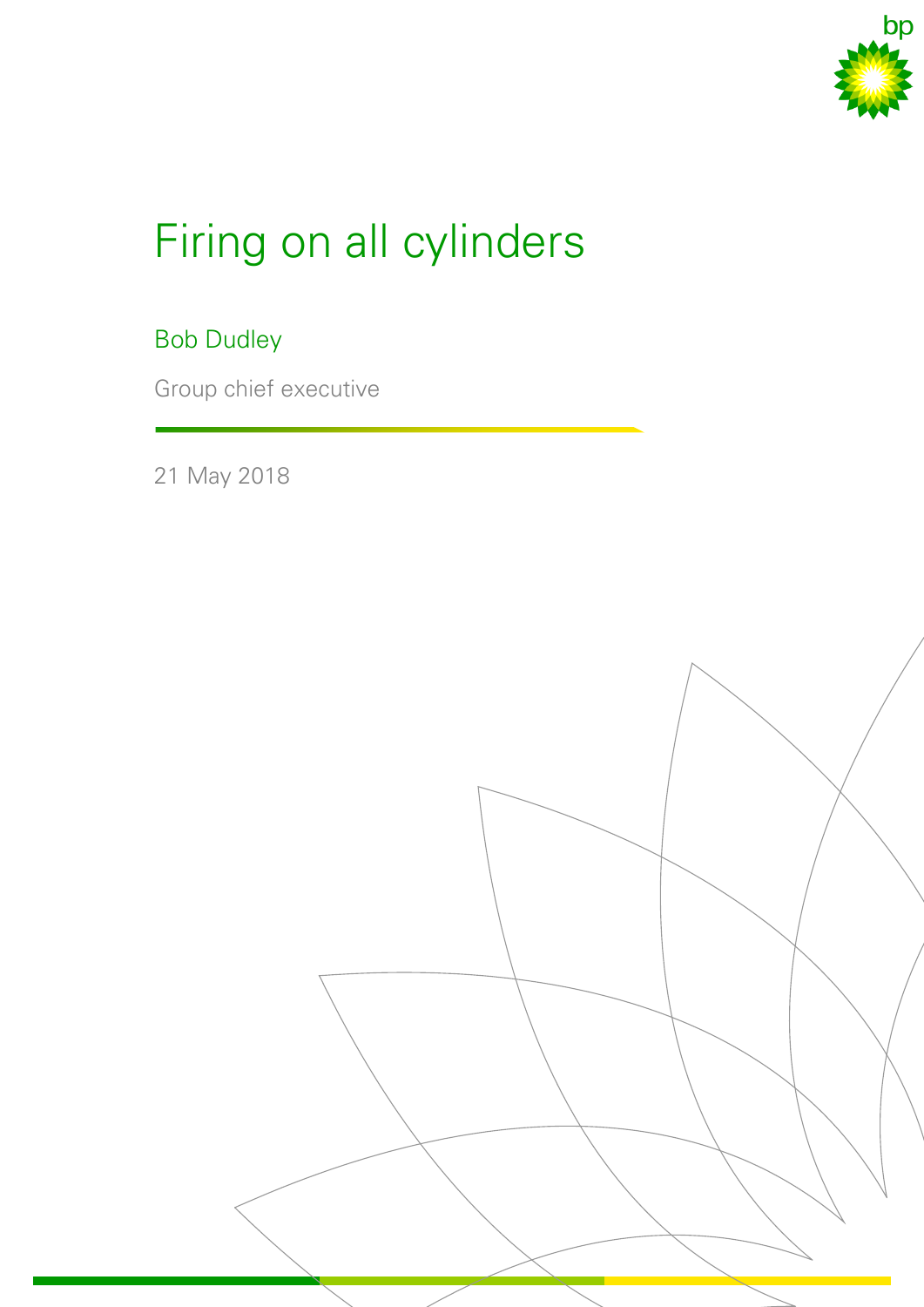

Thank you Carl-Henric.

Let me echo those words about the BP team.

I think we have the best in the business and I see that all around the globe.

It's a privilege to work with them - as it has been working with you.

We still have you on board until the end of the year, so we are not saying goodbye just yet.

I would like to say this though.

A big company like BP is similar to a big ship – it needs a great captain at the helm.

We needed one of these for the past 8 years and we've certainly had one.

You have guided us through some stormy waters - steered a safe passage - and helped to set us on a new course for the future.

Now it's full steam ahead.

We are generating momentum right across BP and there's no greater tribute to his chairmanship than that.



## **Doubled** vs 2016

Our underlying profit for 2017 was more than double the previous year and earlier this month we reported our highest quarterly earnings for three years.

Firing on all cylinders – Bob Dudley 2018 AGM Speech Page | **1**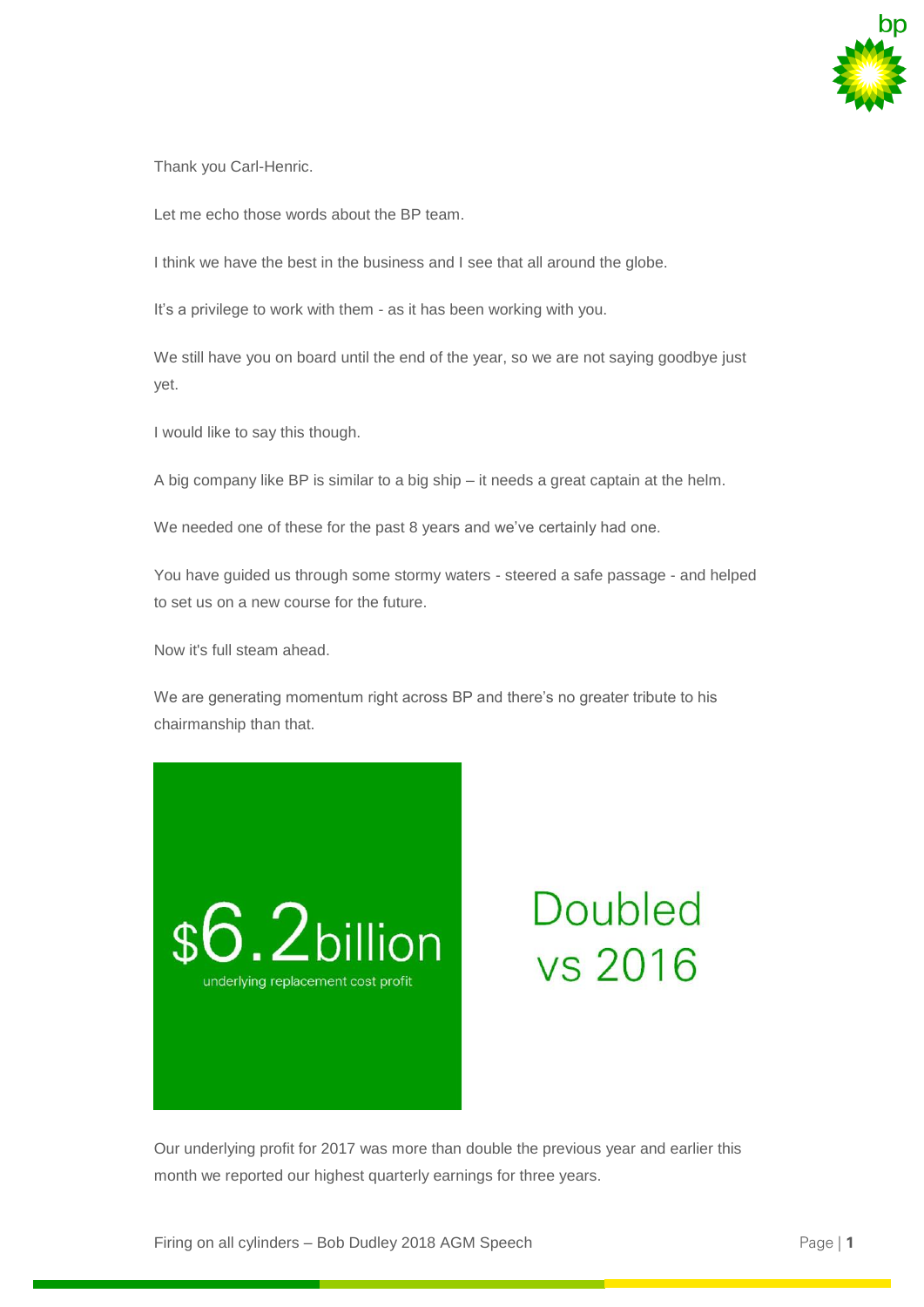

Oil prices have gone up around 50 per cent compared with a year ago. That obviously helps. But our performance reflects much more than the uplift in prices.



Last year was one of our busiest ever, starting up 7 major projects on time and under budget as a whole.

That contributed to an increase in our Upstream production last quarter of 14% year on year.

Most importantly, we're adding value not just volume.Margins on our major projects out to 2021 average more than a third higher compared with 2015's base production.

#### More barrels with better value

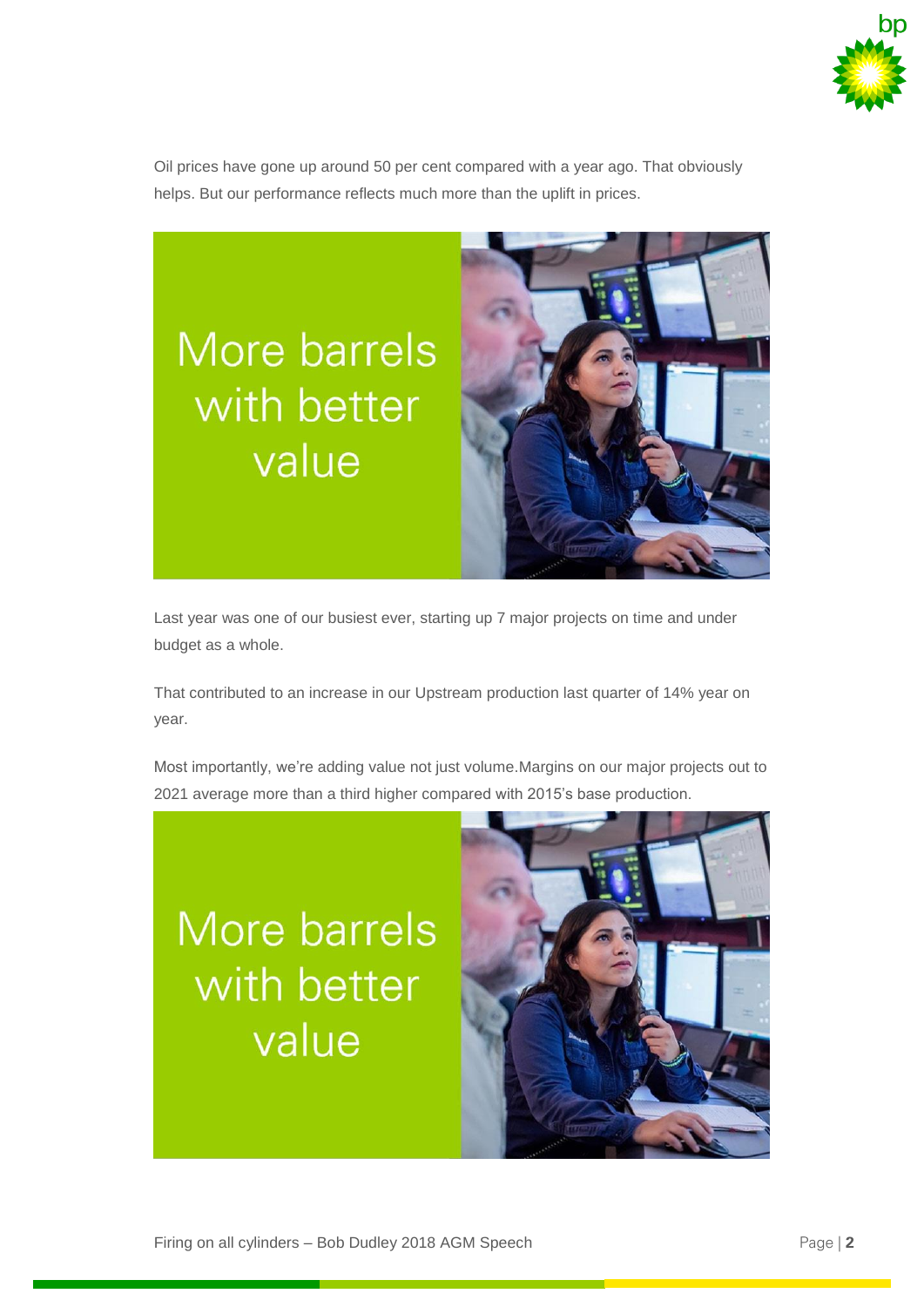

At this meeting last year I talked about how we were the first international company into the Mexican retail market.

Now we've got over 200 sites open and we're well on the way to our target of 1,500 by 2021.



We're back in solar in a new and exciting way having joined forces with Europe's leading solar developer to create the Lightsource BP partnership.

We're already helping extend Lightsource's global reach with a deal to invest in renewable projects in India.

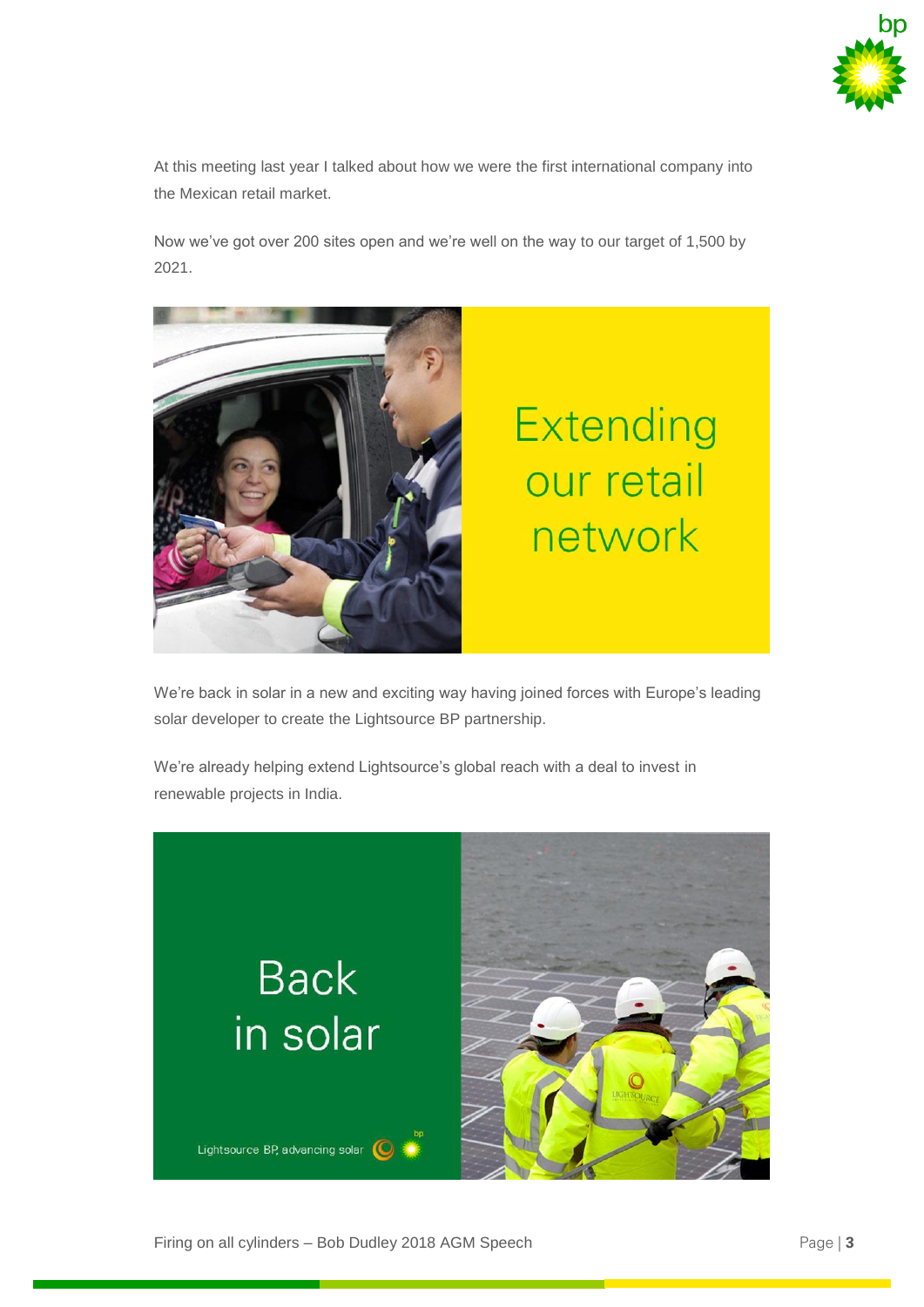

Upstream, Downstream and in our Alternative Energy business we're firing on all cylinders.

We're back to growth and pursuing new opportunities.

And we're looking to reward the trust and confidence that you, our shareholders, have shown in BP through some tough years.

I've said this before and I mean it - we appreciate your support.

We are already five quarters into the 5-year plan we rolled out last year and we have been moving with real pace.

Next month we'll be announcing first gas flowing to Turkey from our massive Shah Deniz project in the Caspian – flowing through new pipelines that we're building to take gas onto Europe.

That will be our second start-up of the year, following our Atoll project in Egypt in March, and we've got four more on the way by the end of the year.

### Firing on all cylinders



Our Upstream team is doing a great job under Bernard Looney's leadership.

We're executing our new projects well and continuously improving our core business, which is important in a world that gets more competitive every day.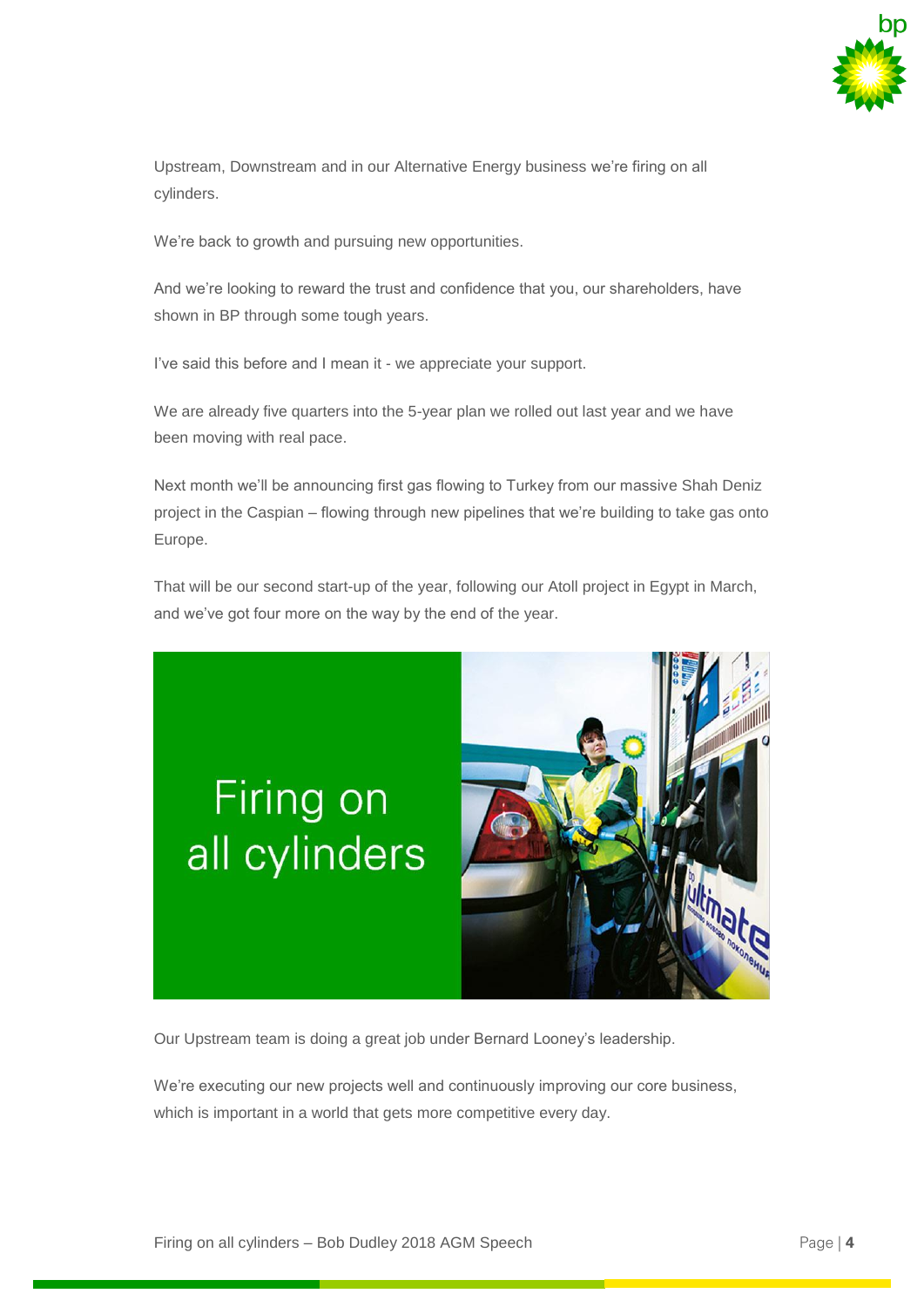

We're finding new ways to run our routine operations more reliably and efficiently – and that adds up to a healthier, stronger bottom line.

Just to give you an example, when you start producing from a reservoir, you expect the amount of oil or gas you can pump to go down over time.



It's one of the reasons why we need to keep on exploring and finding new resources.

It makes sense that reservoirs run down. It's called the decline rate and it typically means production falls by around 3 to 5 per cent each year.

Last year, Bernard's team turned that natural law of the industry on its head.

Our base production didn't go down at all in 2017 and was actually up by 0.7 per cent at the end of year.

That's a remarkable achievement, so I'm not going to guarantee we can do that every year.

But it's a great example of how we are improving reliability and improving efficiency, and it's happening all over the BP.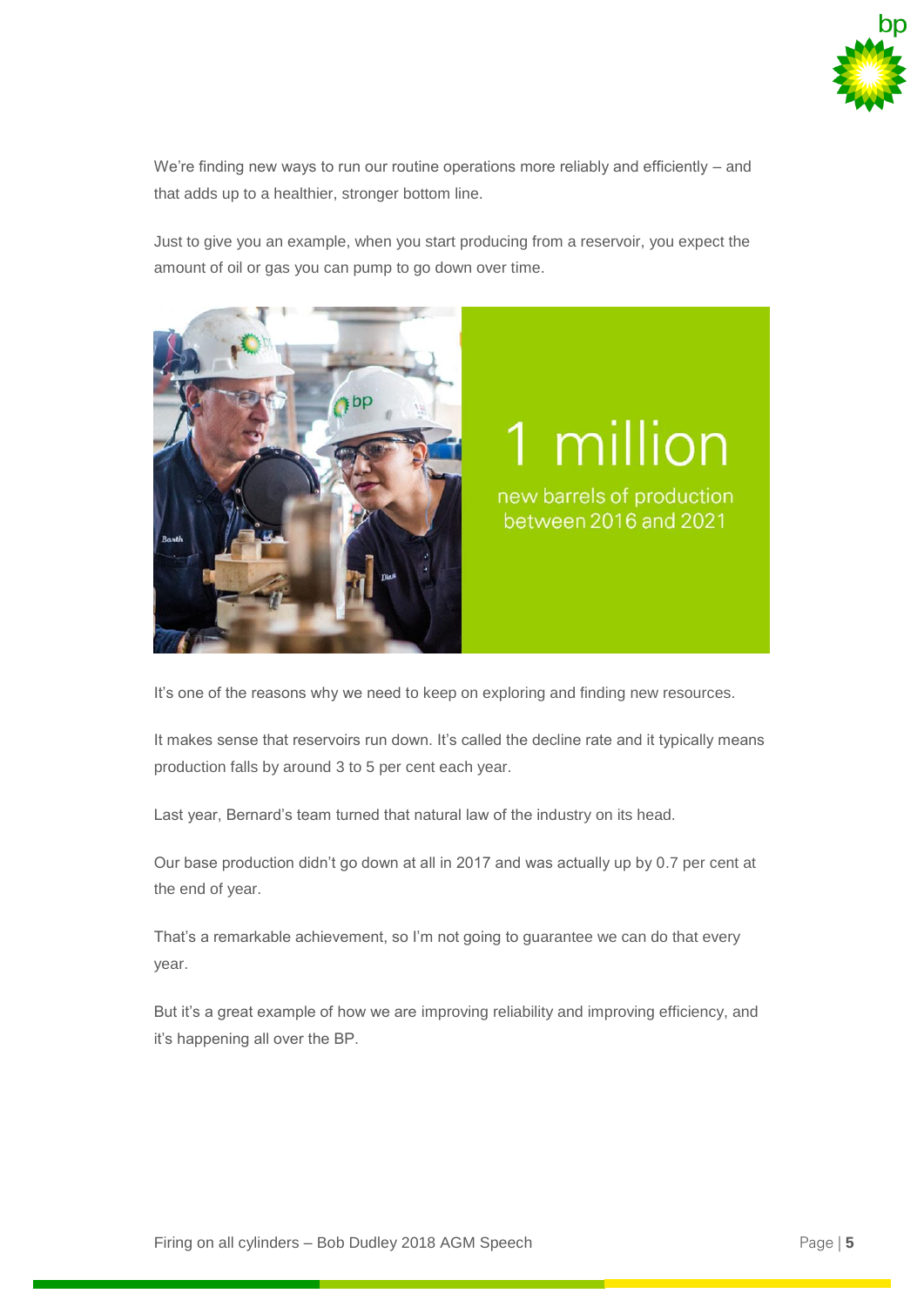



We're seeing the impact in our Downstream business as well, where Tufan Erginbilgic's team have been doing a terrific job.

We've got 11 refineries around the globe and they've been running consistently at around 95 per cent availability quarter after quarter.

Our petrochemicals plant in Zhuhai in China is one of the most advanced in the world. It's just set another new production record.

Our new premium fuels are proving to be really popular. Global sales went up 6 per cent last year and keep going up – up another 5 per cent last quarter.

That level of performance has contributed to our best year ever for Downstream earnings.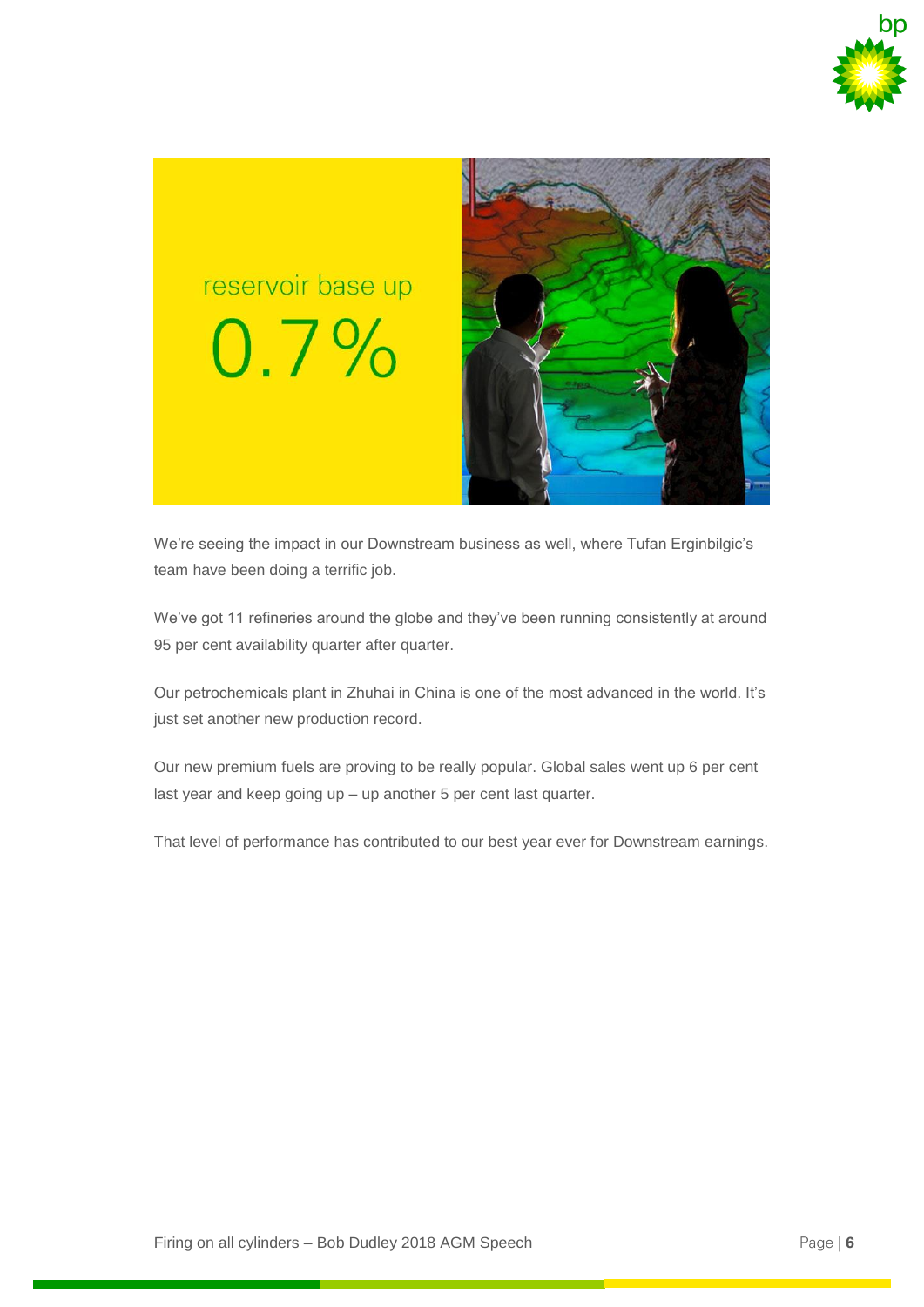

## Best year ever for Downstream



You may have heard recently about some of the exciting things we're doing with fast charging for electric vehicles or producing lower carbon jet fuel for aeroplanes from household waste.

With our technical expertise, our relationships and our retail network around the world we see huge potential for BP in the mobility revolution and we have a lot of interesting plans to unveil in the weeks and months ahead – and even later this week.

I hope you agree it's a really exciting time for your company.

We are growing, and we're growing safely and in a disciplined and responsible way.

Safety is always the top priority.

Discipline is important because the world is more competitive than ever – and as I said, we're highly focused on it.

We're keeping a tight grip on costs as we grow – so for example, our unit production costs in the Upstream have nearly halved since 2013.

We're also being disciplined as we invest - working to make sure we only do so in ways that support our goal of increasing returns to you, our shareholders, over time.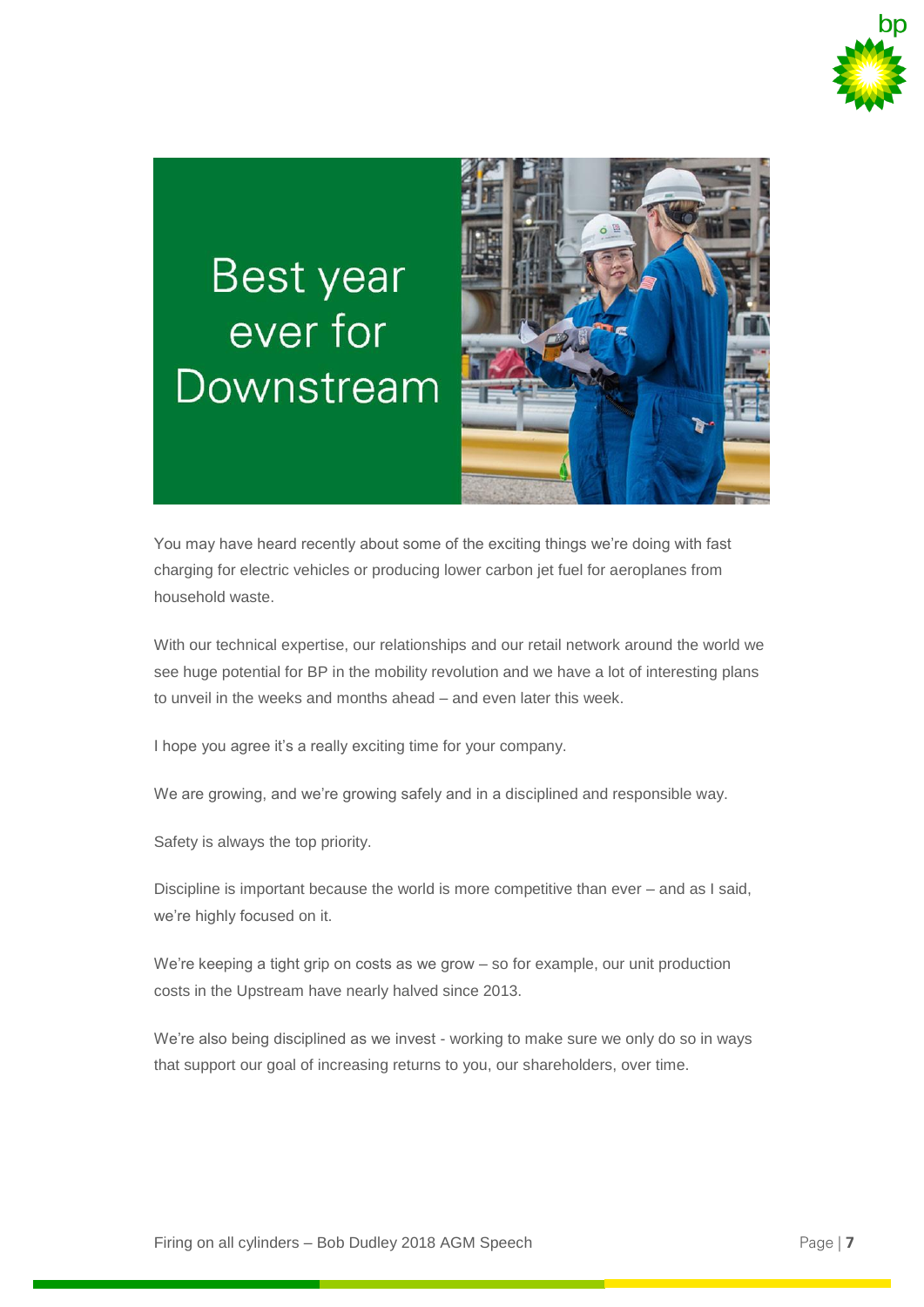



**Playing our** part in the mobility revolution

Responsibility is important because of our commitment to advancing a lower carbon future.

We were among the first companies to recognise the possibility of climate change more than 20 years ago, and to start taking action.

We set up a renewables business.

Not everything we tried worked out first time, as you'll probably know - solar and hydrogen in particular.

But we have learned a lot over the years.

We still have large wind and biofuels businesses from those days.

Our experience has informed the approach that we are taking today.

Now the whole of BP – not just our alternative energy business - is focused on the dual challenge of meeting growing global demand for energy while reducing greenhouse gas emissions.

We're still investing in renewables - as we recently did to create the Lightsource BP partnership.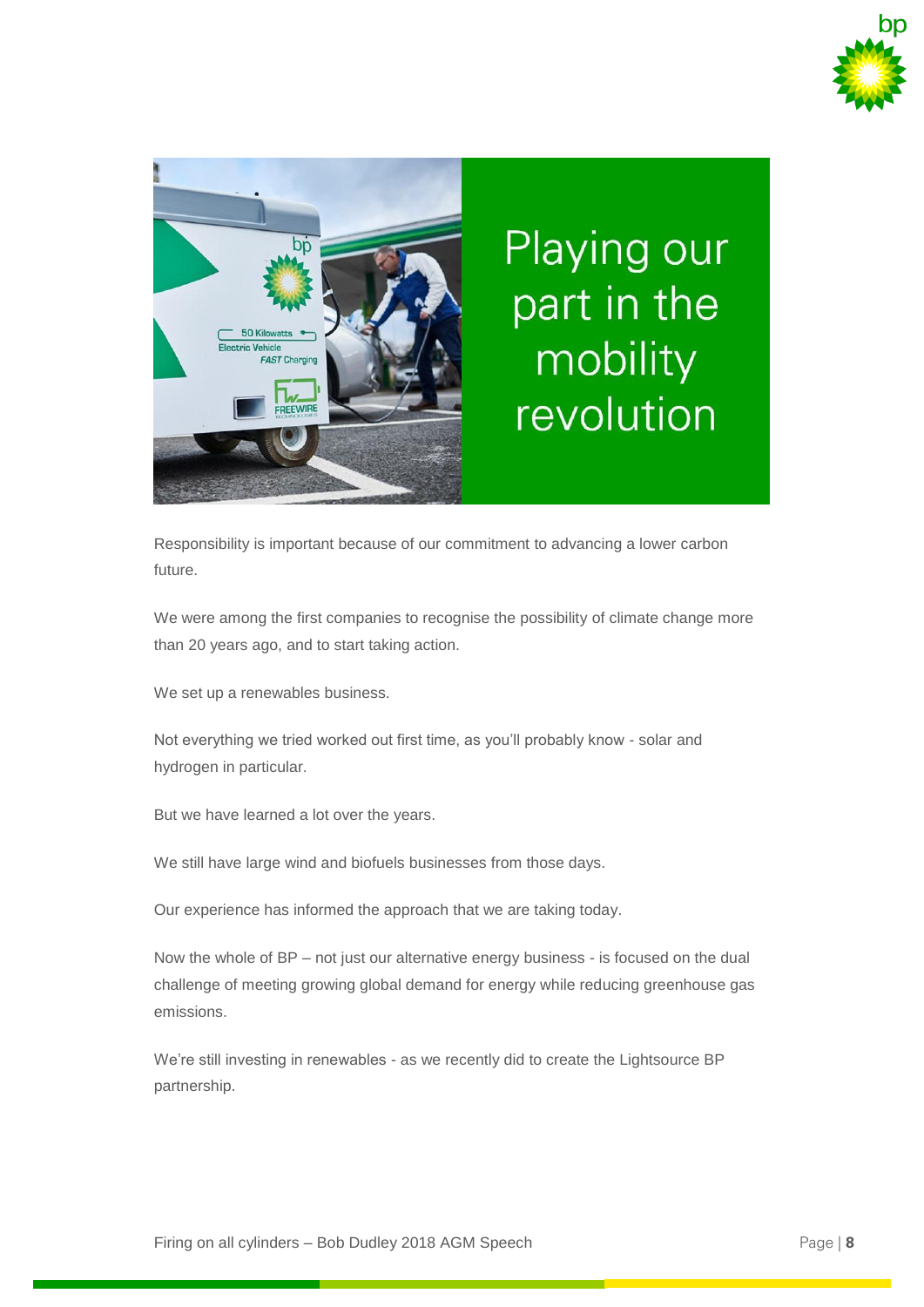

We're also asking every part of our business to contribute to our lower carbon ambition. We set out the approach in some detail last month, in a report called Advancing the Energy Transition.

As Carl-Henric mentioned, we're calling our approach Reduce-Improve-Create, or R-I-C.



Reduce refers to our plans to reduce emissions in our operations.

We've set a target of 3.5 million tonnes of greenhouse gas emissions reductions by 2025 and we'll do that through improved energy efficiency, fewer methane emissions and reduced flaring.

So these will be permanent reductions.

We're also heavily focused on controlling methane leaks, with an industry-leading target of 0.2 per cent.

That is endorsed as a really significant step for emissions reductions by respected authorities like The Nature Conservancy, the Environmental Defense Fund and Princeton University.

After Reduce comes Improve, and we'll keep supplying products that can improve our customers' carbon footprints.

That includes increasing the proportion of gas in our portfolio as a cleaner alternative to coal and a perfect partner for renewables.

Firing on all cylinders – Bob Dudley 2018 AGM Speech Page | **9**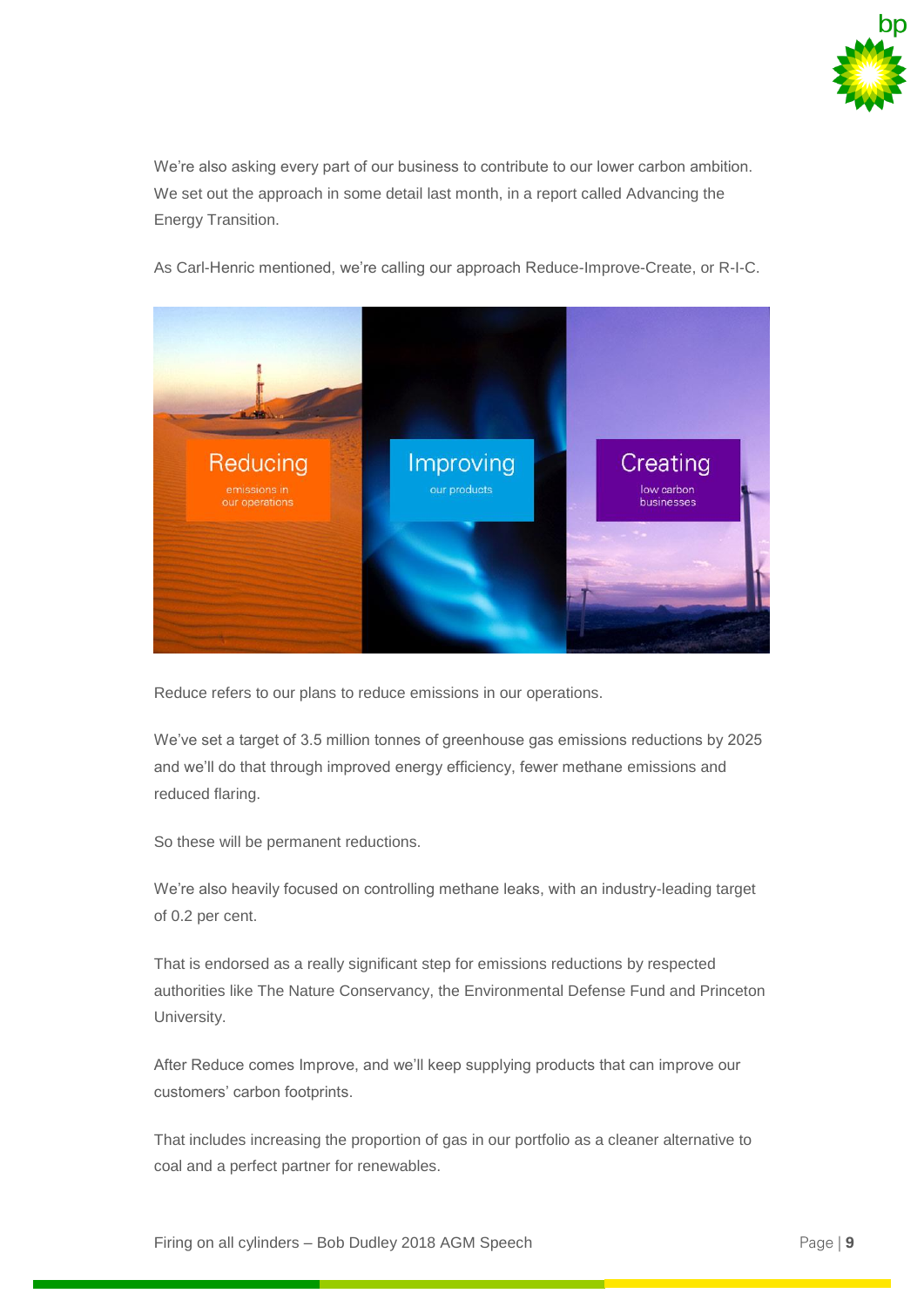

We've already got a portfolio of products that help to lower emissions - like our advanced fuels and lubricants - and we're developing new, lower carbon options all the time, from reducing the amount of packaging to converting household waste into jet fuel for airplanes.

Finally, we have Create - and we'll be investing up to half-a-billion dollars a year into finding and developing new low carbon activities and businesses - from batteries to biofuels to a process that turns carbon dioxide into concrete.

Put all that together and you have a path forward that will see us reducing emissions in our operations, improving our products and creating low carbon businesses.



To back up our commitment we have set ourselves a target of a zero net increase in our operational emissions out to 2025.

In other words, BP will grow, which you will want, but…..our net emissions will not grow.

Each year we'll check our emissions, and offset any increase above 2015 levels not covered by our sustainable reductions activity.

I think all of us look around and see the world we know changing fast.

There's a lot of uncertainty about the future and what it will look like.

Where's the energy going to come from?

Firing on all cylinders – Bob Dudley 2018 AGM Speech Page | **10**